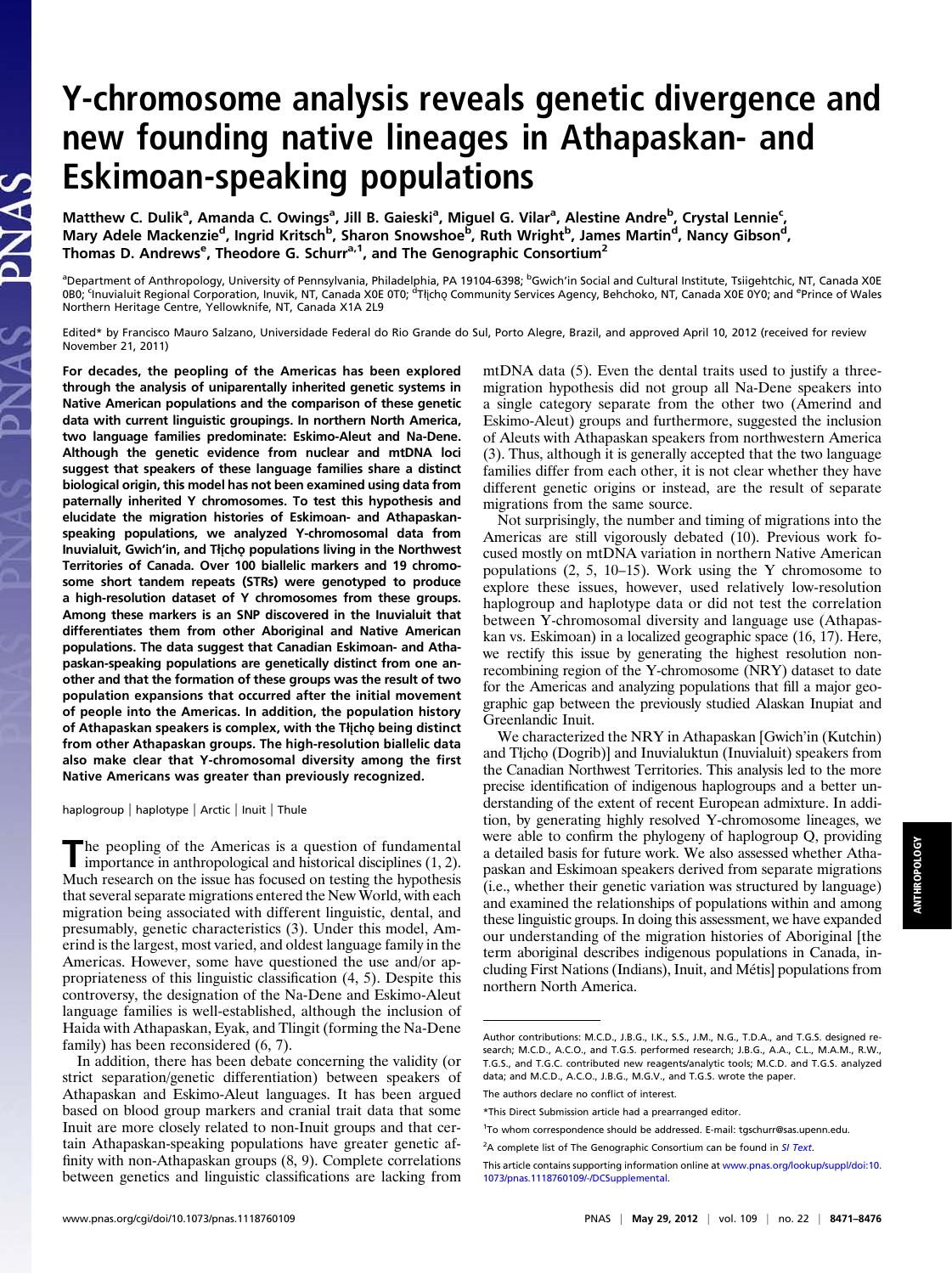# Results

Haplogroup Q Phylogeny. The structure of the haplogroup Q phylogeny is essentially the same as presented in the work by Dulik et al. (18), but it is enhanced for Native American and Aboriginal Y chromosomes (Fig. 1 and [Table S1\)](http://www.pnas.org/lookup/suppl/doi:10.1073/pnas.1118760109/-/DCSupplemental/st01.xlsx). The relative position of the Q1a3 branch was verified. A single Chumash haplotype possessed the four markers defining Q1a3 but lacked all nine markers defining Q1a3a, Q1a3b, and Q1a3c. Q1a3a remains defined as described in the work by Dulik et al. (18). Five of the Aboriginal participants had the L54 marker, which defines Q1a3a1\*, but lacked any additional derived markers, including the Native American-specific M3. The remaining samples from this branch had the M3 marker but none of the four derived markers common in South America (19, 20).

A number of haplogroup Q Y chromosomes did not belong to the Q1a3 branch. Most of these chromosomes had markers defining Q1a but lacked those markers that define Q1a1, Q1a2, Q1a3, Q1a4, and Q1a5. M323, which formerly defined Q1a6 (19), is now positioned as a derived mutation in relation to M346 (21). A marker detected in this analysis, called NWT01, differentiated almost one-half of the Inuvialuit Y chromosomes from all others. We have classified these Y chromosomes as belonging to haplogroup Q1a6. In addition to this haplogroup, two samples had the P89 marker, which defines haplogroup Q1a5. Thus, three of six known Q1a branches are found in the Americas (Q1a3, Q1a5, and Q1a6).

NRY Haplogroup Variation. We observed significant differences in NRY haplogroup frequencies among the three Aboriginal groups from northern Canada (Table 1 and [Table S1](http://www.pnas.org/lookup/suppl/doi:10.1073/pnas.1118760109/-/DCSupplemental/st01.xlsx)). All populations had high to moderate frequencies of Q1a3a1a\*. The Athapaskanspeaking Gwich'in and Tłicho had higher frequencies of C3b than the Inuvialuit, whereas the Inuvialuit had significantly more Q1a6 lineages. Additional haplogroups that seem to be indigenous in origin were found at low frequencies in the Athapaskan groups. Four samples (three Gwich'in and one First Nation member from British Columbia) belonged to paragroup Q1a3a1\*. We also identified 10 samples (9 Athapaskans and 1 Inupiat samples) (22) that clustered with these haplotypes, suggesting a common origin for them. Another Q1a3a1\* lineage belonged to a Mi'kmaq from Nova Scotia, but it is not clear that this person's Y chromosome also shares a recent origin with these other haplotypes. Finally, one Tłįcho and one Slave belonged to Q1a5, whereas a similar Ychromosome short tandem repeat (Y-STR) haplotype was found in one Alaskan Athapaskan (22). This SNP was previously described in the work by Karafet et al. (19), although its geographic distribution was not discussed.

Earlier studies of Aboriginal and Native American Y chromosomes struggled to identify the number of indigenous founder haplogroups from those haplogroups that recently came from European and African sources (16, 23–26). Based on our examination of genealogical information and high-resolution genotypes, we were able to distinguish between these sources; 48% of the Gwich'in and 43% of the Inuvialuit Y chromosomes were more typically found in Europeans. By contrast, only 19% of the Tłicho lineages were nonindigenous. Comparisons of these data with data from worldwide populations ([www.yhrd.org\)](http://www.yhrd.org) showed exact or near



Fig. 1. A revised phylogeny of Y-chromosome haplogroup Q.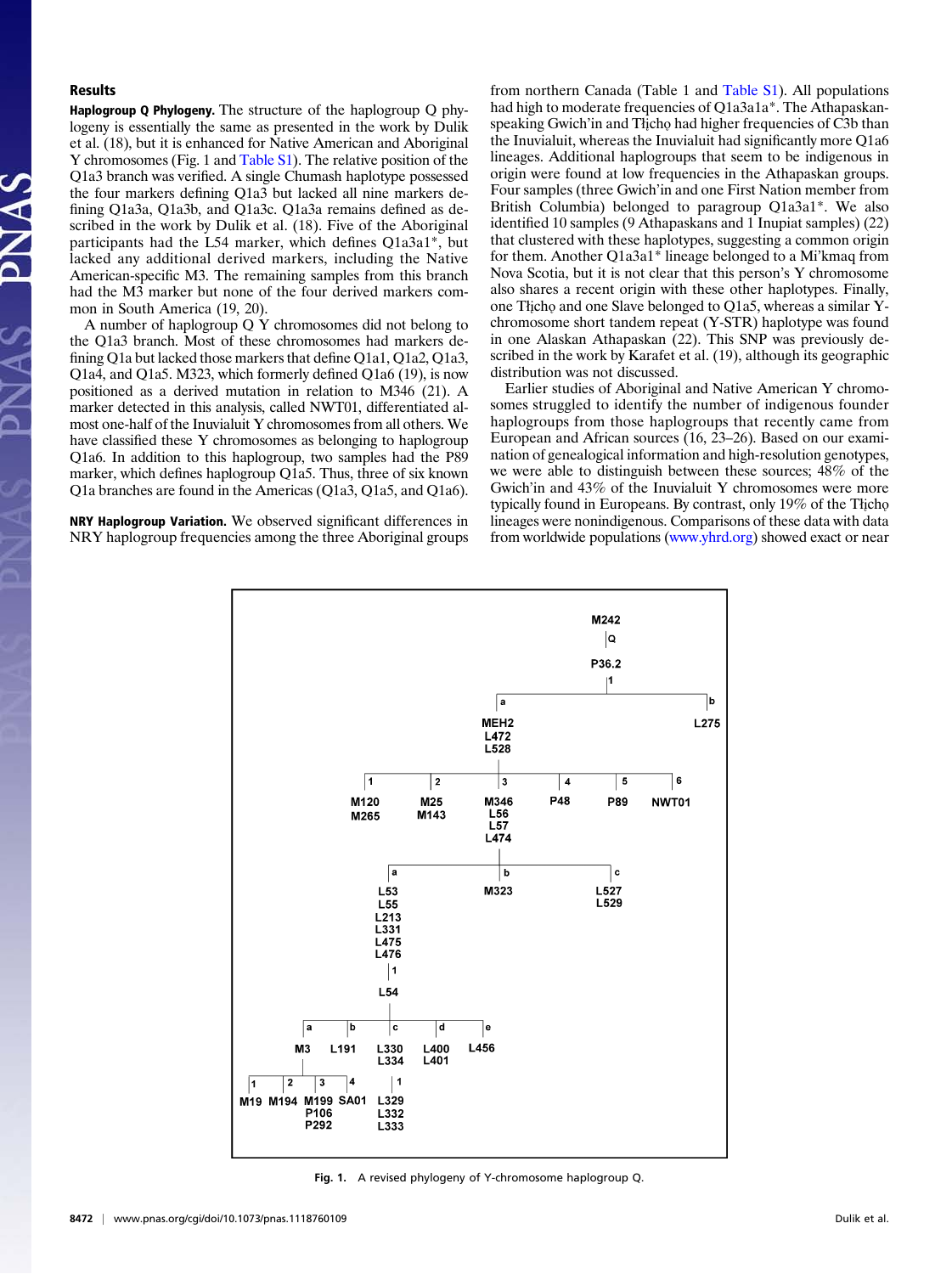## Table 1. NRY haplogroup frequencies for northern North American populations

|                                              | Gwich'in |    | Tłicho Inuvialuit Inupiat |   | Other |
|----------------------------------------------|----------|----|---------------------------|---|-------|
| C3b                                          | 8        | 13 |                           |   | 2     |
| E1b1b1                                       | 1        |    |                           |   |       |
| H <sub>1</sub> a                             |          |    |                           |   |       |
| I1 (xI1a, I1b1, I1c, I1d1)                   | 1        | 1  | 2                         | 1 |       |
| J1c3                                         |          |    |                           |   |       |
| J2a                                          |          |    | 1                         |   |       |
| J2b                                          |          |    |                           |   |       |
| <b>N1c1</b>                                  |          | 2  |                           |   |       |
| $Q1a3a1*$                                    | 3        |    |                           |   |       |
| Q1a3a1a*                                     | 6        | 15 | 6                         |   | 2     |
| Q <sub>1</sub> a <sub>5</sub>                |          | 1  |                           |   | 1     |
| Q <sub>1</sub> a <sub>6</sub>                |          | 1  | 25                        | 3 |       |
| $R1a1a1*$                                    | 1        |    |                           |   |       |
| R <sub>1</sub> b <sub>1</sub> a <sub>2</sub> | 13       | 3  | 18                        |   | 3     |
| Total                                        | 33       | 37 | 56                        | 5 | 10    |

Asterisks indicate paragroups.

matches between the haplotypes of nonindigenous lineages and those haplotypes of Europeans. Hence, although these men are Aboriginal, some of their genetic ancestry traces back to Europe.

NRY Phylogeography. Because variation accumulates with time, a relative chronology can be constructed by assessing haplogroup STR diversity, ρ, and mean pairwise differences (Table 2 and [Table S2\)](http://www.pnas.org/lookup/suppl/doi:10.1073/pnas.1118760109/-/DCSupplemental/st02.xlsx). We noted that Q1a Y chromosomes had far greater diversity than C3 Y chromosomes, and within Q1a, those chromosomes with M3 (Q1a3a1a\*) had the greatest amount. The Q1a3a1a\* network exhibited only one definitive haplotype cluster, which was composed entirely of Athapaskan-speakers (mostly Tłįcho and distinctive in having a duplication of the DYS448 locus ([Fig. S1](http://www.pnas.org/lookup/suppl/doi:10.1073/pnas.1118760109/-/DCSupplemental/pnas.201118760SI.pdf?targetid=nameddest=SF1)). All other Q1a3a1a\* lineages were dispersed among longer branches of the network, indicating that they derived from a common source much farther in the past. Thicho Q1a3a1a\* showed the lowest intrapopulation variance  $(Vp)$  estimate, whereas values were higher in the Gwich'in and Inuvialuit. The low diversity of the Tłįcho is likely caused by a recent founder event. Interestingly, when comparisons were expanded to include

Table 2. Diversity estimates of major NRY haplogroups

populations from southeast Alaska, the Tlingit had far greater diversity within this haplogroup, possibly as a result of their geographic location and increased interaction with other Native Americans (27).

Haplogroups Q1a6 and C3b had roughly one-third of the diversity of Q1a3a1a\*, suggesting that they arose more recently and at approximately the same time. The majority of Y chromosomes for each of these haplogroups belonged to single haplotype clusters, suggesting that they likely originated from two different ancestors relatively recently (one for each haplogroup). Q1a6 is especially important, because it is largely confined to the Inuvialuit, Inuit, and Inupiat populations. Although no SNP data were presented in the work by Davis et al. (22), a number of their STR haplotypes were similar to the Q1a6 lineages and in several cases, shared with the Inuvialuit ([Fig. S2](http://www.pnas.org/lookup/suppl/doi:10.1073/pnas.1118760109/-/DCSupplemental/pnas.201118760SI.pdf?targetid=nameddest=SF2)). Furthermore, Q1a6 may also be present in Greenlandic Inuit and Aleuts, although these populations were characterized with fewer STRs. Diversity estimates indicated the greatest assortment of haplotypes in the Yupik and less assortment in Inupiat and Inuvialuit. This trend of slightly decreasing values from west to east suggests an origin for Q1a6 in the westernmost Arctic and its dispersal through an eastward expansion.

Haplogroup C3b was found at comparatively high frequencies in Athapaskan populations. The Tłicho and Gwich'in C3b lineages were similar to one another, forming a single large cluster [\(Fig. S3](http://www.pnas.org/lookup/suppl/doi:10.1073/pnas.1118760109/-/DCSupplemental/pnas.201118760SI.pdf?targetid=nameddest=SF3)). We reduced our NRY data to 8-STR loci haplotypes to compare them with published data (17, 22, 28) and determine the directionality of movement by bearers of C3b Y chromosomes.  $Vp$  estimates for the 8-STR haplotypes showed the greatest diversity in the Tanana Athapaskans and Alaskan Athapaskans of the work by Davis et al. (22), moderate values among the Tłįcho and Gwich'in, and the lowest values in the Apache, thus forming a north to south gradient of C3b diversity.

The evolutionary mutation rate (29) was used to calculate times to most recent common ancestor (TMRCAs), because previous estimates using the pedigree-based mutation rate gave values that were too recent and conflicted with nongenetic data (18). In most cases, the estimates from Batwing were greater than those estimates from Network—a difference previously noted (30, 31). Unlike ρ-estimates, the estimates generated with Batwing are useful only when the demographic model that is used is appropriate for the sample set. In this case, the model involves a

ANTHROPOLOGY**ANTHROPOLOGY** 

| Haplogroup                           | Population                | N   | h   | Haplotype diversity | <b>MPD</b>        | $\rho \pm \sigma$ | Vp    |
|--------------------------------------|---------------------------|-----|-----|---------------------|-------------------|-------------------|-------|
| C3 <sub>b</sub>                      |                           | 44  | 23  | $0.944 \pm 0.018$   | $2.641 \pm 1.437$ | $2.03 \pm 0.66$   | 0.115 |
| C3b                                  | Gwich'in                  | 8   | 5   | $0.786 \pm 0.151$   | $1.607 + 1.060$   | $1.38 \pm 0.80$   | 0.061 |
| C3b                                  | Tłicho                    | 13  | 5   | $0.782 \pm 0.079$   | $1.872 \pm 1.143$ | $1.50 \pm 0.78$   | 0.073 |
| C3b                                  | Athapaskan (inferred)     | 13  | 10  | $0.962 \pm 0.041$   | $3.282 + 1.805$   | $2.38 \pm 0.80$   | 0.150 |
| Q1a (including Q1a3, Q1a5, and Q1a6) |                           | 81  | 52  | $0.979 \pm 0.007$   | $6.347 + 3.040$   | $9.57 \pm 1.52$   | 0.625 |
| Q1a6                                 |                           | 123 | 41  | $0.951 \pm 0.008$   | $2.478 \pm 1.348$ | $1.67 \pm 0.38$   | 0.130 |
| Q1a6                                 | Inuvialuit                | 20  | 10  | $0.916 \pm 0.034$   | $1.737 + 1.054$   | $1.20 \pm 0.52$   | 0.080 |
| Q <sub>1</sub> a <sub>6</sub>        | Inupiat (inferred)        | 60  | 19  | $0.901 \pm 0.019$   | $1.918 \pm 1.107$ | $1.43 \pm 0.51$   | 0.034 |
| Q1a6                                 | Yupik (inferred)          | 33  | 17  | $0.945 \pm 0.020$   | $3.218 \pm 0.126$ | $2.38 \pm 0.67$   | 0.093 |
| Q1a3a1a*                             | M3-positive               | 41  | 28  | $0.959 \pm 0.019$   | $5.328 \pm 2.625$ | $5.44 \pm 0.98$   | 0.376 |
| Q1a3a1a*                             | Tłicho                    | 15  | 8   | $0.848 \pm 0.071$   | $1.438 \pm 0.927$ | $0.87 \pm 0.39$   | 0.056 |
| Q1a3a1a*                             | Gwich'in                  | 6   | 3   | $0.600 + 0.215$     | $3.867 + 2.256$   | $2.33 + 0.85$     | 0.129 |
| Q1a3a1a*                             | Inuvialuit                | 4   | 3   | $0.833 \pm 0.222$   | $5.000 \pm 3.068$ | $2.75 \pm 0.90$   | 0.183 |
| Q1a3a1a*                             | Tlingit                   | 7   | 7   | $1.000 \pm 0.076$   | $5.524 \pm 3.022$ | $4.00 + 0.95$     | 0.356 |
| Q1a3a1a*                             | $M3$ -positive + inferred | 199 | 116 | $0.989 \pm 0.002$   | $6.433 \pm 3.059$ | $7.93 \pm 1.27$   | 0.406 |
| Q1a3a1a*                             | Athapaskan (M3-inferred)  | 31  | 21  | $0.974 \pm 0.014$   | $5.978 \pm 2.930$ | 5.87 $\pm$ 1.02   | 0.397 |
| Q1a3a1a*                             | Inupiat (M3-inferred)     | 46  | 30  | $0.971 \pm 0.013$   | $6.041 \pm 2.930$ | $5.13 \pm 0.92$   | 0.049 |
| Q1a3a1a*                             | Yupik (M3-inferred)       | 81  | 51  | $0.979 \pm 0.006$   | $6.591 \pm 3.146$ | $7.63 \pm 1.48$   | 0.368 |

h, number of haplotypes; MPD, mean pairwise differences; N, number of samples;  $ρ$ , average distance from root haplotype; σ, SE for  $ρ$ ; V $ρ$ , intrapopulation genetic variance. Asterisks indicate paragroups.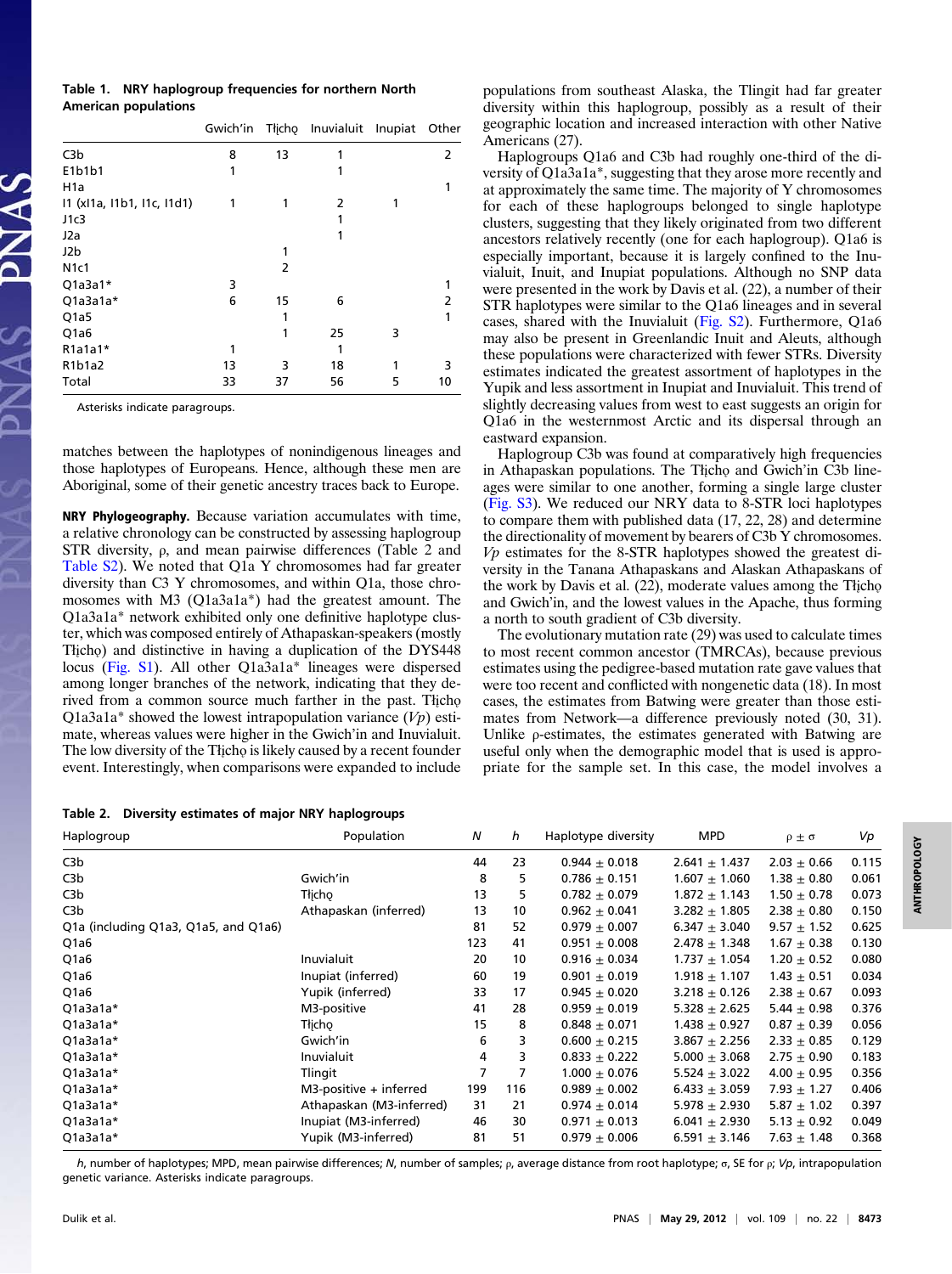population at a constant size that expands exponentially at time β. Although generally useful, the  $95\%$  confidence intervals of Batwing estimates show that the TMRCAs are not precise. In addition, if the root haplotypes were incorrectly inferred for the ρ-statistics, then the TMRCAs could be skewed (31, 32). Regardless, the relative chronology of these haplogroups should not be affected.

The TMRCAs for M3-derived Y chromosomes indicated a coalescent event between 13,000 and 22,000 y ago (Table 3). TMRCAs from each population were substantially more recent, although the dates mirror the diversity estimates in showing the varied collection of Q1a3a1a\* haplotypes in each population. The TMRCAs for Q1a6 and C3b were comparable. For Q1a6, the TMRCA was between 4,000 and 7,000 y ago. The overall TMRCA estimate of the C3b lineages was 5,000 y ago with ρ-statistics and about two times that value with Batwing. Similar estimates were calculated for each of the ethnic groups, with a range between 4,000 and 6,000 y ago; Alaskan Athapaskans had greater diversity and an older TMRCA.

Population Comparisons. To make intrapopulation comparisons of Y-chromosome variation, we estimated genetic distances  $(R<sub>ST</sub>)$ values) from the Y-STR (15 loci) haplotypes and visualized them through a multidimensional scaling plot (Fig. 2 and [Table S3](http://www.pnas.org/lookup/suppl/doi:10.1073/pnas.1118760109/-/DCSupplemental/st03.docx)). The Athapaskan-speaking populations of the Northwest Territories and Alaska appeared on the right side of the plot, whereas the Eskimoan-speaking populations were positioned to the left. Without exception, the Athapaskan and Eskimoan speakers were significantly different from each other. The Inuvialuit and Inupiat were not significantly different from each other, but the Yupik were from all other populations. Similar patterns of genetic differentiation were also observed for the Athapaskan speakers, where all except the Tłįcho were not significantly different from one another. However, when  $R_{ST}$  values were calculated with only lineages of indigenous origin, the Tłicho were not significantly different from the Gwich'in.

An analysis of molecular variance was conducted to assess whether geography or linguistic affiliation was a better predictor of genetic variation. Using three geographic groups to cluster the data, we noted that the variation among groups was not significant, and among population within-group variation was high [\(Table S4](http://www.pnas.org/lookup/suppl/doi:10.1073/pnas.1118760109/-/DCSupplemental/st04.docx)). When the data were clustered by linguistic affiliation, the among group variation rose to 12%, whereas the among

population within-group value fell to about 2.4%. This finding suggested that their paternal genetic history is structured along linguistic instead of geographic lines.

### Discussion

Much of the genetic research on northern Aboriginal populations has centered on the origins of Inuit peoples, particularly from Greenland, and the possible contributions of historic European (Norse) populations to their genetic makeup. This study has examined Y-chromosome diversity in the Inuvialuit to better understand the origin of their Aboriginal lineages. We accomplished this task effectively by using high-resolution haplotypes. In addition, the samples came from populations living in a region not previously well-described, thus filling a significant geographic void in genetic information about northern Aboriginal history.

From an mtDNA perspective, Inuit populations around the Arctic seemed similar to one another, with low levels of genetic diversity (13–15). The general model for Inuit origins proposes a discontinuity between the earliest inhabitants of Greenland (Paleo-Eskimo) and later (Dorset and Thule) cultures (13, 14, 33). Debate continues as to whether Inuit are wholly descended from Thule tribes that migrated across the Arctic about 1,000 y ago (14) or whether modern Inuit formed out of interactions between the previous Dorset inhabitants and later Thule migrants (13). A complete ancient Paleo-Eskimo mitogenome was sequenced to test these models (33). The sample belonged to haplogroup D2a1, which does not appear in modern Inuit populations and is most similar to Aleut and Siberian Yupik D2a1a mitogenomes (15, 33–35), suggesting a genetic discontinuity between ancient and modern Inuit populations.

From an NRY perspective, many Eskimoan Y chromosomes belonged to Q1a6, which has a TMRCA that predates the Paleo-Eskimo material culture. The Y chromosome of the ancient Paleo-Eskimo man was assigned to paragroup Q1a\*, but the NWT01 locus was not sequenced (36). Assignment of the Paleo-Eskimo Y chromosome to Q1a6 does not conflict with these data or the TMRCA of Q1a6. Furthermore, autosomal analysis of the ancient Paleo-Eskimo genome suggested that this man had close affinities with the Nganasan, Koryak, and Chukchi of northeastern Siberia. In fact, four Koryaks also have Q1a\* Y chromosomes (37), with the number of repeat differences being within the typical range of confirmed Q1a6 haplotypes. Thus, although a discontinuity in mtDNAs between the Paleo-Eskimo

|            |                              |                  | p-Statistic TMCRA |                      | <b>Batwing TMCRA</b> | Batwing 95%<br>confidence interval |  |
|------------|------------------------------|------------------|-------------------|----------------------|----------------------|------------------------------------|--|
| Haplogroup | Population                   | $\boldsymbol{N}$ | $(y \text{ ago})$ | $\rho$ -Statistic SE | $(y \text{ ago})$    |                                    |  |
| C3b        |                              | 44               | 4,900             | ± 1,590              | 10,590               | 3,860-37,550                       |  |
| C3b        | Gwich'in                     | 8                | 3,320             | ± 1,930              | 5,920                | 1,470-30,350                       |  |
| C3b        | Tłicho                       | 13               | 3,620             | ± 1,880              | 5,370                | 1,390-29,680                       |  |
| C3b        | Athapaskan (inferred)        | 13               | 5,760             | ± 1,920              | 7,890                | 2,670-26,070                       |  |
| Q1a6       |                              | 123              | 4,030             | ± 920                | 7,220                | 2,810-21,190                       |  |
| Q1a6       | Inuvialuit                   | 20               | 2,900             | ± 1,430              | 5,720                | 1,630-29,780                       |  |
| Q1a6       | Inupiat (inferred)           | 60               | 3,460             | ± 1,230              | 7,160                | 2,510-27,310                       |  |
| Q1a6       | Yupik (inferred)             | 33               | 5,740             | ± 1,620              | 7,780                | 2,360-33,330                       |  |
| $Q1a3a1a*$ | M3-positive                  | 41               | 13,140            | ± 2,370              | 22,010               | 7,780-83,170                       |  |
| Q1a3a1a*   | Tłicho                       | 15               | 2,090             | ± 950                | 4,770                | 1,260-25,280                       |  |
| $Q1a3a1a*$ | Gwich'in                     | 6                | 5,640             | ± 2,050              | 11,640               | 3,120-54,540                       |  |
| $Q1a3a1a*$ | Inuvialuit                   | 4                | 6,640             | ± 2,180              | 9,790                | 2,610-49,200                       |  |
| $Q1a3a1a*$ | Tlingit                      |                  | 9,660             | ± 2,290              | 22,280               | 6,210-110,720                      |  |
| Q1a3a1a*   | $M3$ -positive $+$ -inferred | 199              | 19,160            | ± 3,070              | 30,000               | 13,530-76,060                      |  |
| $Q1a3a1a*$ | Athapaskan (M3-inferred)     | 31               | 14,180            | ± 2,470              | 22,290               | 8,820-81,580                       |  |
| $Q1a3a1a*$ | Inupiat (M3-inferred)        | 46               | 12,390            | ± 2,220              | 27,280               | 9,940-95,530                       |  |
| $Q1a3a1a*$ | Yupik (M3-inferred)          | 81               | 18,430            | ± 3,570              | 17,260               | 5,870-68,570                       |  |

#### Table 3. TMRCAs of major NRY haplogroups

Asterisks indicate paragroups.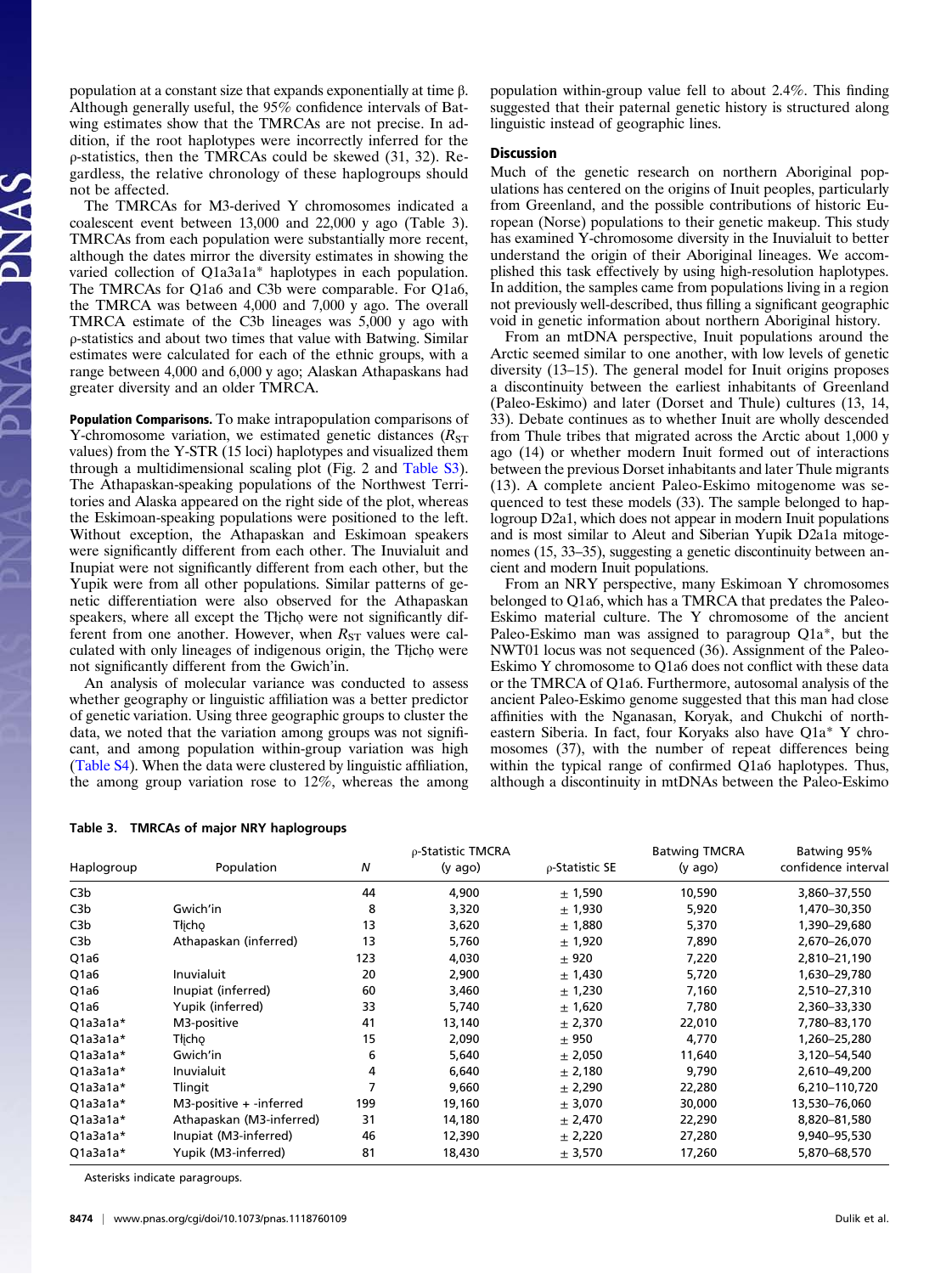

Fig. 2. Multidimensional scaling (MDS) plot of  $R_{ST}$  values estimated from Y-STR haplotypes among northern North American populations. The dotted circles enclose populations that share insignificant genetic distances.

and modern Inuit has been shown, this finding may not be the case for Y chromosomes.

Our Q1a6 TMRCAs were comparable with the estimate that the work by Rasmussen et al. (36) calculated from genomic SNP data for a migration from Siberia to the Americas. Although the work by Rasmussen et al. (36) inferred a Siberian origin for this migration, an origin in northwestern North America with a subsequent back migration across the Bering Strait is equally likely (as seen with M3) (38), given that Q1a6 is found at higher frequencies and with greater diversity in Eskimoan speakers. In addition, NRY lineages common to coastal Siberian populations (i.e., C3c and N1c) were not present in American Arctic groups.

In addition to identifying this Eskimo-Aleut haplogroup, we also noted significant genetic differences between Inuvialuit and Athapaskan speakers. Previous mtDNA studies found haplotype sharing between Inuit and Athapaskan speakers (12, 14). This finding was evident from the high frequency of A2 mtDNAs in both linguistic groups and reduced genetic diversity relative to populations to the south—possibly caused by more recent reexpansions from Beringia or northwestern North America (12). In contrast, their Y-chromosome diversity was structured by language affiliation, which suggested that the distribution of genes and language are consistent with at least two migratory events. It is especially convincing given that some number of Inuvialuit and Gwich'in live in the same communities (Aklavik and Inuvik). Furthermore, within the Eskimoan-speaking populations, the Inuvialuit and Inupiat (Inuit speakers) and Yupik (Yupik speakers) have genetically diverged from each other.

However, the data for Na-Dene-speaking populations did not show the same correspondence between populations and language. The Tlingit, who speak the most divergent language of those languages in the Athapaskan-Eyak-Tlingit linguistic family (7, 39), are not significantly different from the Gwich'in and Athapaskan Indians from Central Alaska. Because the Tłįcho speak an Athapaskan language closer to the language of the Gwich'in, we expected that the Thicho and Gwich'in would be more similar to one another than to the Tlingit. However, the Tłįcho were genetically distinct from other Athapaskan speakers, possibly because of their lower levels of European admixture. This finding, however, does not explain the small genetic distance between Tlingit and Gwich'in and may indicate that the Tlingit sample is too small and unrepresentative to allow for a complete comparison. The genetic differences between these Aboriginal groups do suggest that the spread of Inuit culture across the Arctic was not simply a cultural phenomenon and that Athapaskan Indians living in the interior were not differentiated

by their cultural adaptations to local environments alone (at least from a strictly paternal genetic perspective).

Previous studies using Y-chromosomal data have not conclusively determined whether the Americas were peopled by a single migration event or multiple migrations (23–25, 28, 40). Initial data from STRs, Y-chromosome centromeric heteroduplexes, and surveys of the M3 marker suggested a single migratory event (41–45). The presence of haplogroup C in the Americas has been cited as evidence for a second migration and has also been used as evidence of a separate homeland for Native American progenitors (23, 24). Our data are most consistent with the model in the work by Forster et al. (12) that proposes a single migration into the Americas followed by a second subsequent expanding wave. The first wave was associated with the initial peopling of the Americas through Beringia, and the founding populations were likely composed of Q-MEH2 (xL54), Q-L54, and C-M217 Y chromosomes. Other Y chromosomes were likely present in the founding population at low frequencies but subsequently lost over time.

Q-L54 is unmistakably a founding haplogroup and provides a clear connection to southern Siberia, where L54 is also found (18). The designation of Q-L54 as a major founding haplogroup is also supported by the presence of Q-L54 (xM3) Y chromosomes in our sample set. However, the geographic distribution of this paragroup is not yet clear. By contrast, Q-M3 arose (either in Beringia or Alaska) from a Q-L54 founder and has been shown to be ubiquitous and diverse in most indigenous populations, pointing to its primacy in the first expansions of men throughout the Americas.

Furthermore, a handful of C-M217 Y chromosomes without the P39 marker were found in southeast Alaska and Colombia, South America (23, 27, 46, 47). The spread of C-P39 involved mostly Athapaskan speakers and was associated with a second wave of expansion, which is the same as Q1a6 for Eskimoan speakers. These second wave expansions likely originated from American sources that amalgamated with the first wave inhabitants as they spread throughout the north. Because of the imprecision of TMRCA estimates, it is not possible to determine whether haplogroup C3b originated before Q1a6 or vice versa.

The disparities in language, culture, and Y-chromosome diversity between Athapaskan- and Eskimoan-speaking populations likely reflect the effects of demic expansions after the initial migratory event that brought human groups to the Americas. This second wave likely occurred roughly in parallel, resulting in different migration and population histories, and contributed to the genetic makeup of extant Aboriginal populations of North America. We should emphasize that we are referring to the populations themselves and not the languages that they speak. We can only say that speakers of these two language families have comparatively recent paternal histories. This analysis has allowed us to develop a more detailed picture of the paternal genetic history of Aboriginal and Native Americans, and it shows that the diversity of the founding indigenous American populations was greater than previously acknowledged.

### Methods

Buccal cells and genealogical data were obtained with informed consent from participants residing in 12 settlements during two expeditions to the Northwest Territories in 2009 and 2010 ([Fig. S4\)](http://www.pnas.org/lookup/suppl/doi:10.1073/pnas.1118760109/-/DCSupplemental/pnas.201118760SI.pdf?targetid=nameddest=SF4). Data and sample collections were approved by the University of Pennsylvania Institutional Review Board, the Aurora Research Institute, the Inuvialuit Regional Corporation, the Gwich'in First Nation, and the Tłicho Government. DNA samples were extracted using QIAamp DNA Mini kits (Qiagen) using the manufacturer's protocol with minor modifications ([SI Methods](http://www.pnas.org/lookup/suppl/doi:10.1073/pnas.1118760109/-/DCSupplemental/pnas.201118760SI.pdf?targetid=nameddest=STXT)). Samples were characterized using published methods (48, 49). An SNP was discovered using the primers originally designated for Q4 in the work by Sengupta et al. (32). This SNP, named NWT01, is a C to G transversion at np 65 in the amplicon (Y position 2,888,083 in Build 37.2).